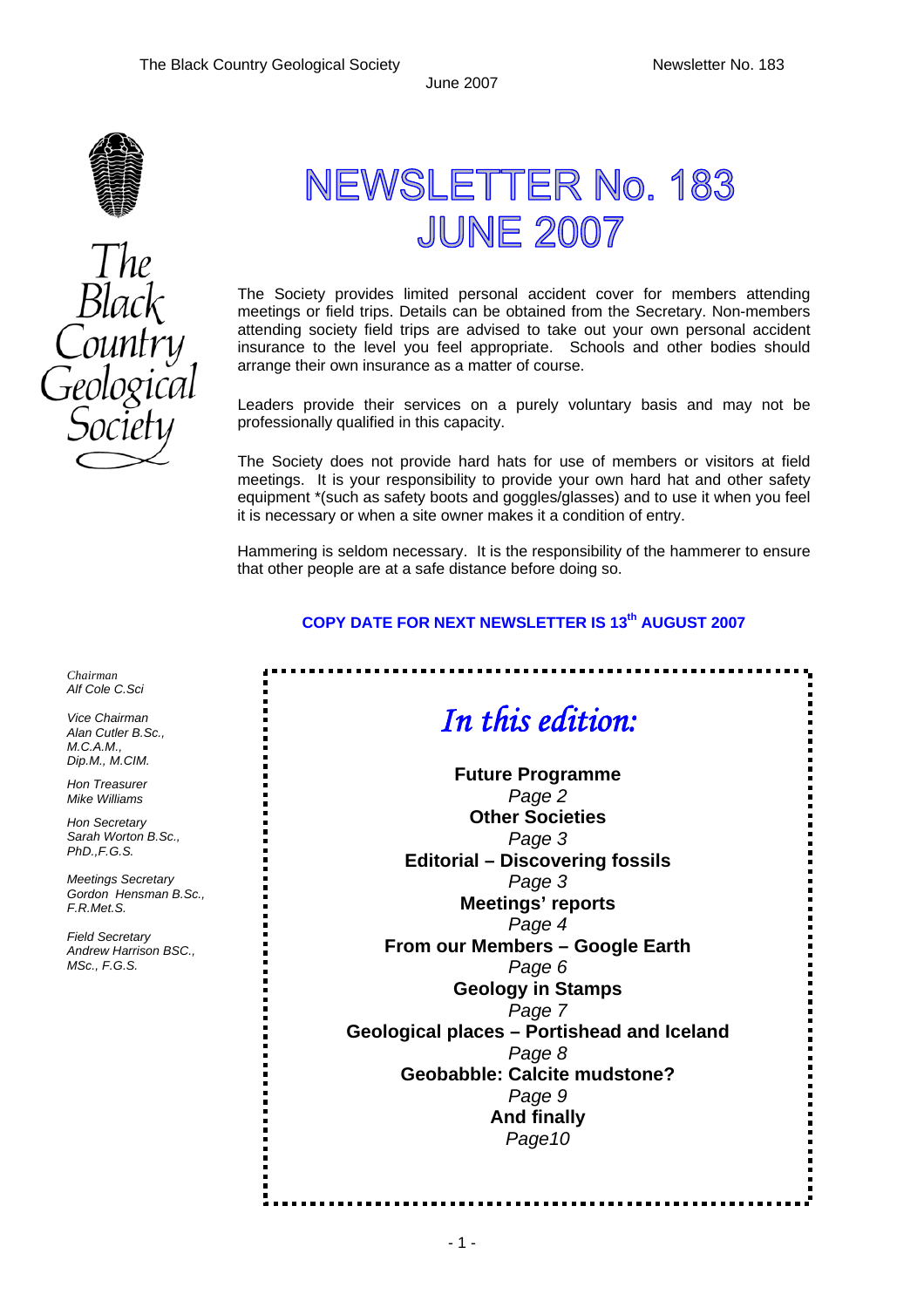# *FUTURE PROGRAMME*

### **Lecture meetings are held at Dudley Museum, St James's Road, Dudley. Phone (01384 815575) 7.30 for 8 o' clock start unless stated otherwise.**

### **MONDAY 24TH SEPTEMBER 2007 (***Indoor meeting***)**

#### **CONVERSAZIONE.**

#### **Global Warming – Should We Worry?**

Introductory speakers:

- The C0<sub>2</sub>/Temperature graph: Martin Normanton
- Temperature changes in the Geological record: Gordon Hensman
- Post-glacial changes in climate over the last 10,000 years: Bob Buckie
- Astronomical influences on climate e.g. Milankovitch cycle: Barbara Russell Everyone is invited to take part in this forum which is the second such event. Last year it proved to be very well worthwhile. If you have something to say – even if it is a bee in the proverbial bonnet – come and say it.

### **SATURDAY 29TH SEPTEMBER 2007***(Museum visit)*

**Leaders: Andy Harrison and Mike Williams**

#### **The Natural History Museum, South Kensington**

Further details to follow in the August Newsletter. Please note that the trip to NHM planned for earlier in the year has been cancelled, so this is the only trip planned.

## **MONDAY 29TH OCTOBER 2007 (***Indoor meeting***)**

Speaker to be arranged

#### **MONDAY 31st NOVEMBER 2007 (***Indoor meeting***)**

#### **Members' evening**

Once again a pot pourri of members presentations, and an opportunity for anyone to bring specimens, pictures of all sorts, even poems! And, of course SEASONAL REFRESHMENTS.

### **LOOKING FORWARD - fieldtrip**

#### **October:**

Possible trip to the Whitman's Hill Quarry in the Malverns, further details to follow.

Gordon Hensman and Andy Harrison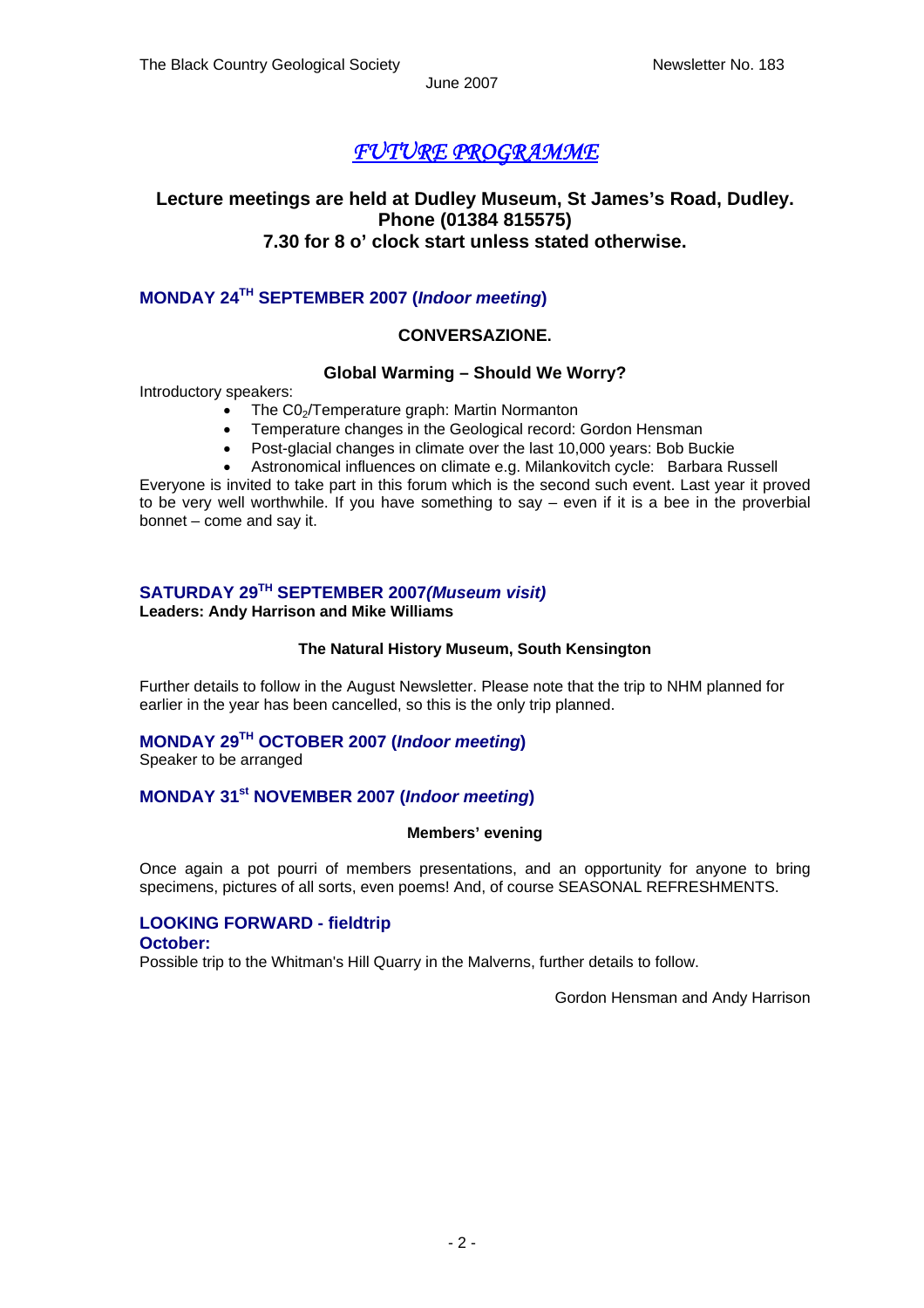# *OTHER SOCIETIES*

### **SHROPSHIRE GEOLOGICAL SOCIETY MARCHES FESTIVAL OF GEOLOGY**

Registration is now open for the *Marches Festival of Geology Symposium* in Ludlow on Thursday  $13<sup>th</sup>$  September. Deadline for the reduced rate (and with lunch included) is  $31<sup>st</sup>$  August. Advance registration for the one-day Symposium should be made with the SGS Treasurer:

David HT Smith, 25 Grange Road, Shrewsbury. SY3 9DG email: david@thursfieldsmith.co.uk

Cheques should be made payable to The Shropshire Geological Society.

 All the speakers have a special interest in the geology of the Marches and their contributions will provide authoritative and up-to-the minute accounts of their specific fields. They include Ludlow resident, Michael Rosenbaum, Emeritus Professor of Engineering Geology, and Old Ludlovian, Dr David Lloyd MBE, Former Chair of the Ludlow Historical Research Group.

The programme will appeal to members of the public as well as the committed geologist. There are five themes:

- *The mark of distinction:* local character shaped by landscapes and building stones
- **The Marches in the past:** on the edge of a lost ocean
- **Geology in the community:** evolving perceptions and realities
- **The Ice Age:** on the edge of a glacier
- **The future** for geology in the Marches

Further details are at: [www.shropshiregeology.org.uk/festival](http://www.shropshiregeology.org.uk/festival)

# *EDITORIAL*

Our society is an affiliated group to the Geologists' Association, the leading nationwide body for geologists both amateur and professional. The most recent organisation to become affiliated is called **Discovering Fossils,** and we had an email from Roy Shepherd who organises the group asking us to put a link to [www.discoveringfossils.co.uk](http://www.discoveringfossils.co.uk/) from our BCGS website. If you have any interest in fossils, as I am sure you do, this site is well worth a visit with a multitude of links and excellent photographs, as well as descriptions of sites including the all important information about access and safety.

Discovering Fossils is led by a team of three, Roy Shepherd comes from a background of Consumer Advertising and his two colleagues are from professional geology and Primary teaching; an ideal combination. This organisation has over 1,000 members from across the country, and its membership is growing daily. It hopes to attract all with an interest in fossils from the starting amateur through to the professional palaeontologist, but looking at the website you can immediately see the attraction for young families and budding palaeontologists.

Forthcoming events include visits to the Cotswolds, Charmouth and Bracklesham Bay, and these localities indicate that this group is heavily orientated to the south on England. The website has reviews of the best fossil localities, and it has detailed descriptions of 39 localities, largely located in the southern counties, and only six older than the Jurassic. Living in the Black Country I first looked for the Wren's Nest, only to find that it was not mentioned, indeed the only Silurian locality cited is Wenlock Edge. However, we should not let this detract from what is a terrific resource that joins the band of organisations that is trying to raise the profile of geology, particularly amongst young people.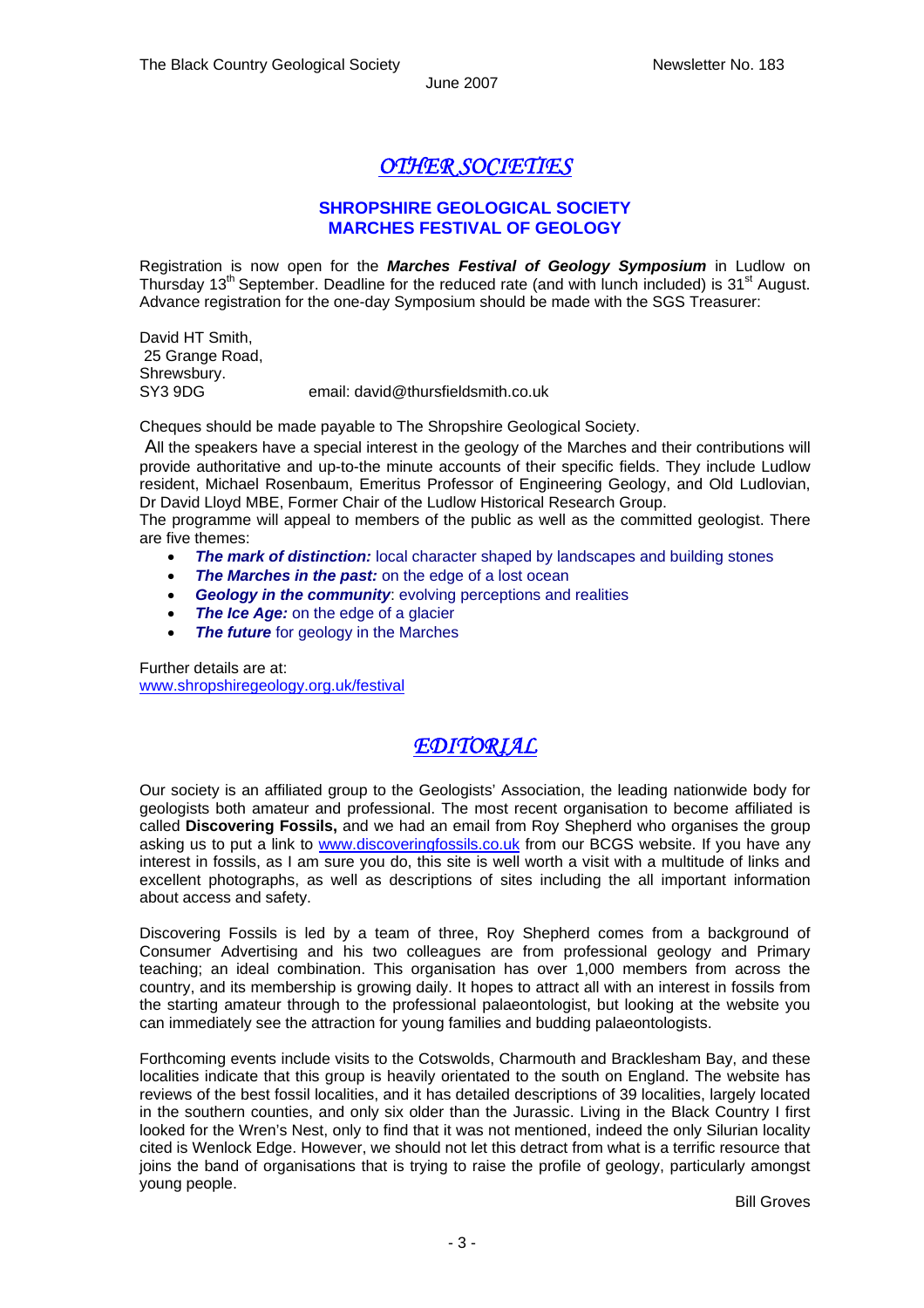# *MEETINGS' REPORT*

### **THURSDAY 26TH APRIL 2007**

#### **Geological Conservation Seminar**

Dudley Museum and Art Gallery

The day was split into two meetings comprising a morning indoor seminar followed by an afternoon field meeting. *Graham Worton* opened the morning session at 10:00am and thanked everyone for attending.

*Dr Colin Prosser* (Natural England) gave the first presentation of the morning on Geological Conservation legislation and policy. He explained how Britain had not only been a leading country in geoconservation but also how local authorities have been involved from the beginning. Early conservation legislation and policy, in England and Wales, began in 1947 and focused on conserving sites of basic natural interest. Over the years these evolved to include geoconservation sites such as RIGS - Regionally Important Geological (and Geomorphological) Sites and more recently Geological Heritage Sites, European Geoparks and Local Geodiversity Action Plans (LGAPs). These sites combine geological interest with the roles of local authorities, planners, and local communities to help with geoconservation.

Graham next spoke about the importance of geoconservation sites and gave a presentation on the Black Country Geodiversity Action Plan (BCGAP) which, launched in 2006, covers the four Metropolitan Boroughs of Wolverhampton, Walsall, Sandwell and Dudley. Through a number of objectives the BCGAP aims to provide a positive contribution to the enrichment of the Black Country environment and quality of life by conserving, enhancing and managing the regions geological heritage and diversity for the benefit of all. Before finishing Graham gave a short presentation on the plans and progress for the Black Country Urban Park Bid including the Wren's Nest/canal tunnels flagship project. Currently named 'Strata' this project is one of the final six short-listed projects from around the country and has gone forward into the next stage of the competition to secure BIG lottery funding, This year's BIG scheme, called Living Landmarks, offers up to £50 million to a single project selected by TV public vote towards the end of 2007.

The final presentation of the morning was given by *Dr Abigail Brown* (Herefordshire and Worcestershire Earth Heritage Trust) on the history and conservation of Whitman's Hill quarry in the Malverns. This quarry provides another excellent example of the Silurian Wenlock and Coalbrookdale Formations and has had a strong link with the community of Storridge since the 1800's. Many groups have various conservation and research interests in the quarry, and the BCGS is planning to have a fieldtrip there in the near future.

After lunch Graham led an afternoon field meeting around the Saltwells Nature Reserve, to the north of Quarry Bank, where we were joined by the Birmingham Carboniferous Club, which specialises in various aspects of the Carboniferous, with members from all over Europe. Graham showed us the Silurian, Carboniferous and other geological features left behind as a legacy from the industrial past of the Saltwells area. Much discussion, with good specialist input, especially about Carboniferous sedimentary geology was had amongst the group. Conservation has not only centred on geodiversity but also on the industrial history and ecology of the area. As with all conservation sites Graham pointed out the issues surrounding keeping the nature reserve open to the public whilst dealing with problems of site protection, education and health and safety. The field meeting finished at around 15:30 after what had been an interesting and very educational day.

Andy Harrison

#### **SATURDAY 28TH APRIL 2007** *(Field meeting)*  **Leader: Alan Bates (Shropshire Geological Society/OU)**

#### **Wenlock Edge**

This trip started at the National Trust car park, outside Much Wenlock on the Church Stretton Road, and the weather was gloriously warm and sunny. The plan for the day was to meet with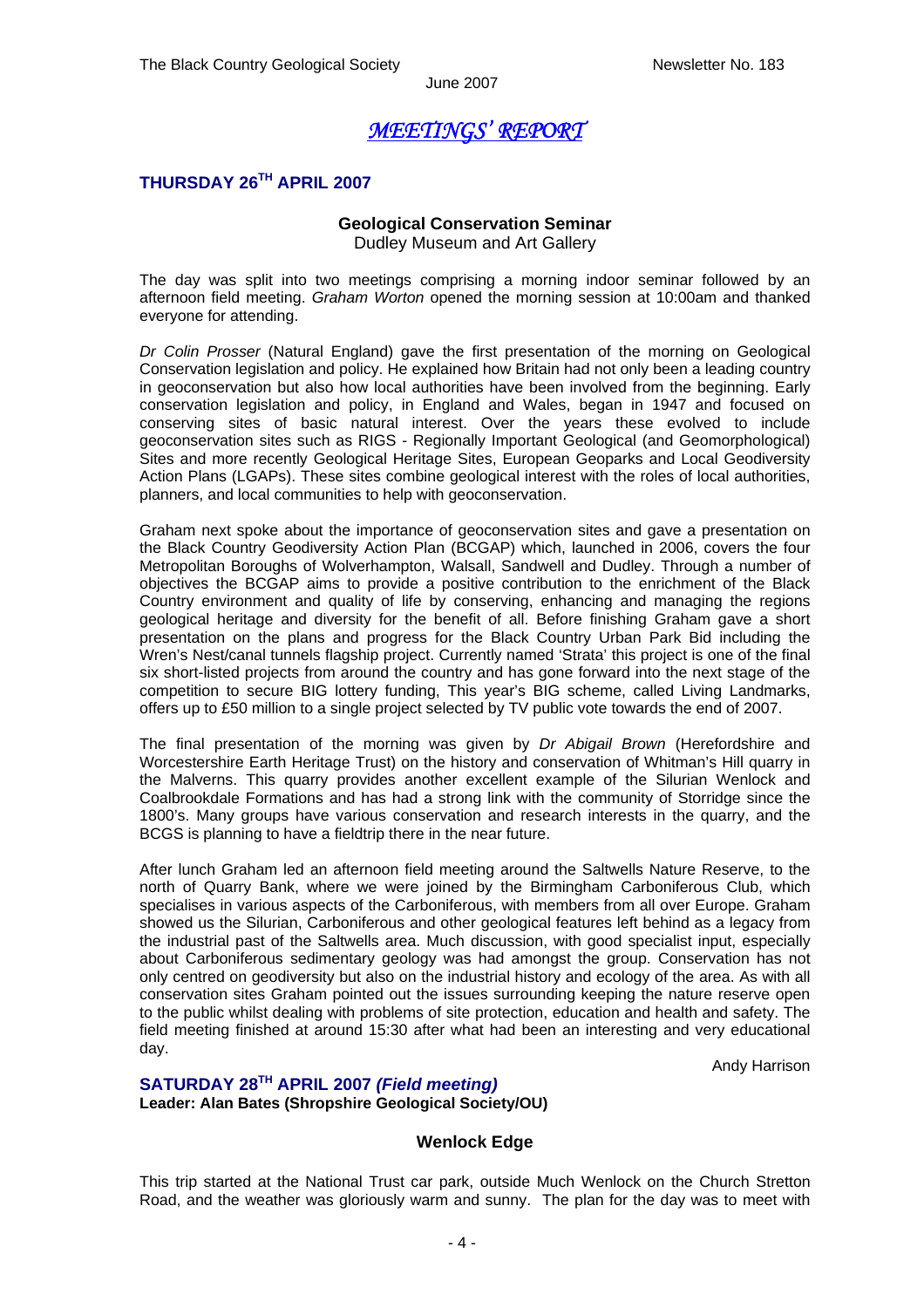Alan Bates who was to show us around the Coates and Lilleshall Quarries on the Wenlock Edge. Unfortunately a slight technical hitch meant a change of plans and with time to spare, before we met up with Alan, we took a short walk along the Edge led by Mike Williams. En-route we stopped to look at some outcrops and discuss the origins of the Wenlock Edge and the corals that form it. Our route finally ended with a view overlooking Coates Quarry and beyond over Hope Dale, where we spotted orchids growing next to the path. Then it was time to head back to the car park and to go and meet up with Alan Bates in the car park of the Wenlock Edge Inn.

The Wenlock Edge forms a northeast-southwest ridge, or cuesta, from Much Wenlock, in the north, to Craven Arms, in the south. The northwest facing scarp slope of the ridge looks out over the low lying valley of Ape Dale and over to the Pre-Cambrian and Cambrian hills of Caer Caradoc, the Lawleys and the Long Mynd. To the southwest the ground gently slopes away, along a dip slope, down into Hope Dale before gently rising again to form the slightly higher ground of View Edge. The topography from the Long Mynd, in the west, to View Edge, in the east, is controlled by the underlying geology which gently dips towards the east. The Wenlock Shale and Wenlock Limestone form the low ground of Ape Dale and the high ground of Wenlock Edge which belong to the Wenlock Series which derives its name from here. Ludlow Shales form the low ground of Hope Dale and Aymestry Limestone forms the high ground of View Edge which belongs to the Ludlow Series.

After meeting Alan Bates at the Wenlock Inn and having some lunch we went to look at Ippikin's Rock, on the scarp slope of Wenlock Edge, where we had a clear view over to the hills in the west. Ippikin's rock is the southern most, of a series of patch reefs, occurring along the Wenlock Edge that continue northwards as far as Ironbridge where they run out. Like most patch reefs it is built up of stromatolites and corals; Heliolites, Favosites and Halysites, set in a matrix of calcareous mud, and beds of bentonite, which can be traced as far as Wren's Nest, in Dudley, and Whitman's Hill Quarry on the Malverns. The surface of Ippikin's rock has been weathered and is now covered by thin deposits of tufa and lichens.

The Wenlock Edge patch reefs, such as Ippikin's Rock, are believed to have grown furthest away from land on the continental fringes of a shallow tropical sea that lapped up against the Long Mynd, Lawleys and Caer Caradoc to the west. At the end of the Long Mynd sea stacks, caves and bays have been identified. The rate of growth of the patch reefs is believed to match that of the depth of seawater due to some of the corals having a symbiotic relationship with algae that restricted them to the photic zone of the water column. However like all good theories in geology this one is now being questioned.

After Ippikin's Rock we took a short drive down the road to Lilleshall quarry on the eastern side of the dip slope of the Wenlock Edge, where quarrying was made easier because of less overburden. Although no longer a working quarry Lilleshall, like many of the Wenlock Edge quarries, was worked for its purest limestone for use in the agricultural and iron industries. Coates Quarry remains a working quarry today but the quarried rock is mostly used within the construction industry. The western edge of the quarry, where the main road runs, had to be partly backfilled after quarrying activities resulted in destabilisation along the bentonite beds, which in turn began to undermine the road. On the way into the quarry we were given the chance to look for fossils within piles of the Ludlow shales, referred to by the quarrymen as 'Blue', left by the road side and within the quarry itself Alan showed us more good examples patch reefs.

I would like to thank Alan for giving us an interesting days visit to Wenlock Edge and hope he learnt as much about the Wenlock Edge and Limestone as we did. Alan has promised to lead more fieldtrips for the society and I hope to arrange more trips to include the Shropshire Geological Society in the future.

### **SATURDAY 28TH APRIL 2007** *(Field meeting)*

#### **Leader: Dave Owen (Gloucestershire Geological Trust)**

#### **Tintern Quarry, Forest of Dean**

Our visit to Tintern Quarry saw 8 members and our guide, Dave Owen, arrive around 11:00 a.m. having driven through showers and a maze of country roads. Donning of waterproofs encouraged the sun to appear and we were only hit by a couple of light showers during the day.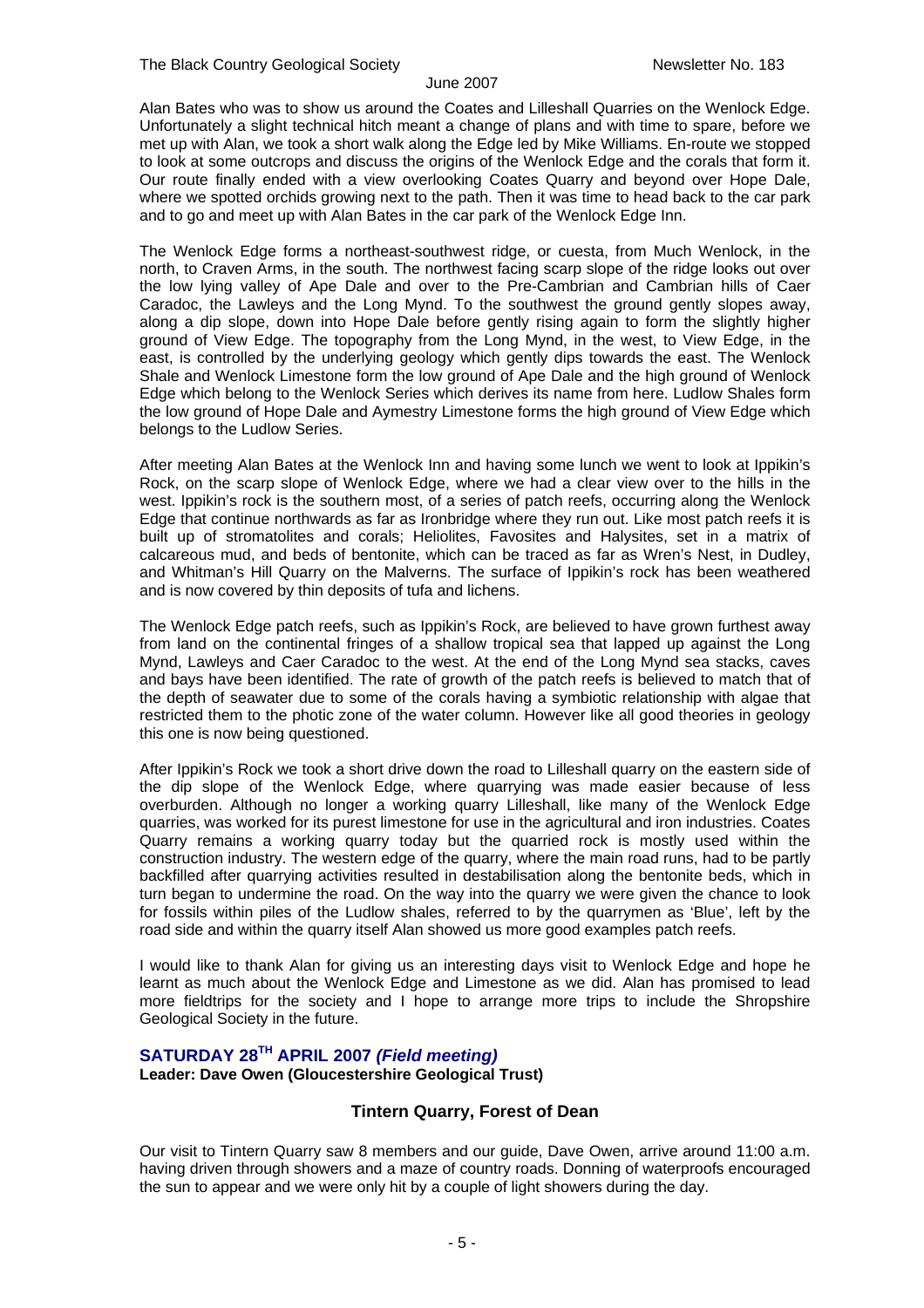The quarry sits overlooking the River Wye which was worked for its limestone, mainly used as aggregate, up until the 1960's when it closed. The Gloucestershire Geological Trust is currently working on the geoconservation aspect of the quarry which, although not complete, nicely illustrates a good section of the Lower Carboniferous Limestone sequence stratigraphy.

First of all we walked down into the bottom of the quarry, with its walls rising dramatically upwards, to look at the Lower Dolomite and Crease Limestone, the oldest Lower Carboniferous units represented here. The rest of the day involved following a partly wooded logger's trail, in bad need of repair in places, taking a closer look at the stratigraphic units making up the Lower Limestone Carboniferous sequence, represented here, and discussing what we were looking at. In general the sequence comprises:

#### **UPPER DRYBROOK SANDSTONE**

– Very thin deposit seen at the end of the trail overlying the Lower Drybrook Limestone.

#### **LOWER DRYBROOK LIMESTONE**

– Light grey, sometimes oolitic limestone with abundant fossils and shell fragments and occasional evidence of solution erosion.

#### **LOWER DRYBROOK SANDSTONE**

– Generally a fine orange brown thinly laminated sandstone which in parts is interbedded with palaeosols, mudstones and conglomerates. Trace fossil evidence; worm burrows, bioturbation and ripples, are also found in this unit.

#### **WHITEHEAD LIMESTONE**

– Light blue grey fine grained limestone and dolomites, containing stromatolites, interbedded with green and brown terrestrially derived shales and a dark red and green palaeosol forming the top of the unit.

#### **LOWER DOLOMITE AND CREASE LIMESTONE**

 – Dark purple grey limestone with stylolites and occasional chert bands. Distinguished by calcite alteration to dolomite by magnesium rich brines, and iron mineralisation infilling cavities respectively.

#### **LOWER LIMESTONE SHALE**

– Not represented

The sequence is representative of a marine regression from shallow tropical seas to estuarine and deltaic environments during the Lower Carboniferous in response to the land being uplifted. It is believed that cracks, discontinuities and cavities occurring within the Lower Dolomite and Crease Limestone, during their formation, were later infilled by dolomite and iron rich deposits; Haematite and Goethite, by precipitation from acidic iron rich water flowing / percolating down from the Coal Measures above. These deposits were later exploited by man from the Iron Age onwards and early mines, or Scowles, can be found dotted around the Forest of Dean today.

I would like to thank Dave for an extremely interesting day out, which was an education to many of those who attended, and hope that we are able to visit more Gloucestershire Geologist Trust sites in the future.

Andy Harrison

### *FROM OUR MEMBERS*

#### **From Graham Hickman: Google Earth and the Geologist**

I have recently been using Google Earth to retrace my steps on a Spanish field trip I had been on over 10 years ago. I had a number of rock samples which were collected from locations marked on a Xerox copy of a local geological map. By scanning the map as an image file, I was able to display it as an overlay in Google earth. I was able to orientate the map using road patterns and town names and was thus able to confirm the geographic coordinates of the collection sites. Google Earth is a free software application which allows access to high resolution satellite images of the earth, available on the internet. The user can turn the globe and zoom into any region of the world to view the images. Roads, railways, rivers and other features can be overlain to help one locate a feature of interest. The images are so good you can see people, cars and your own home! In addition the images can be tilted and draped over an exaggerated topography to simulate a 3D view.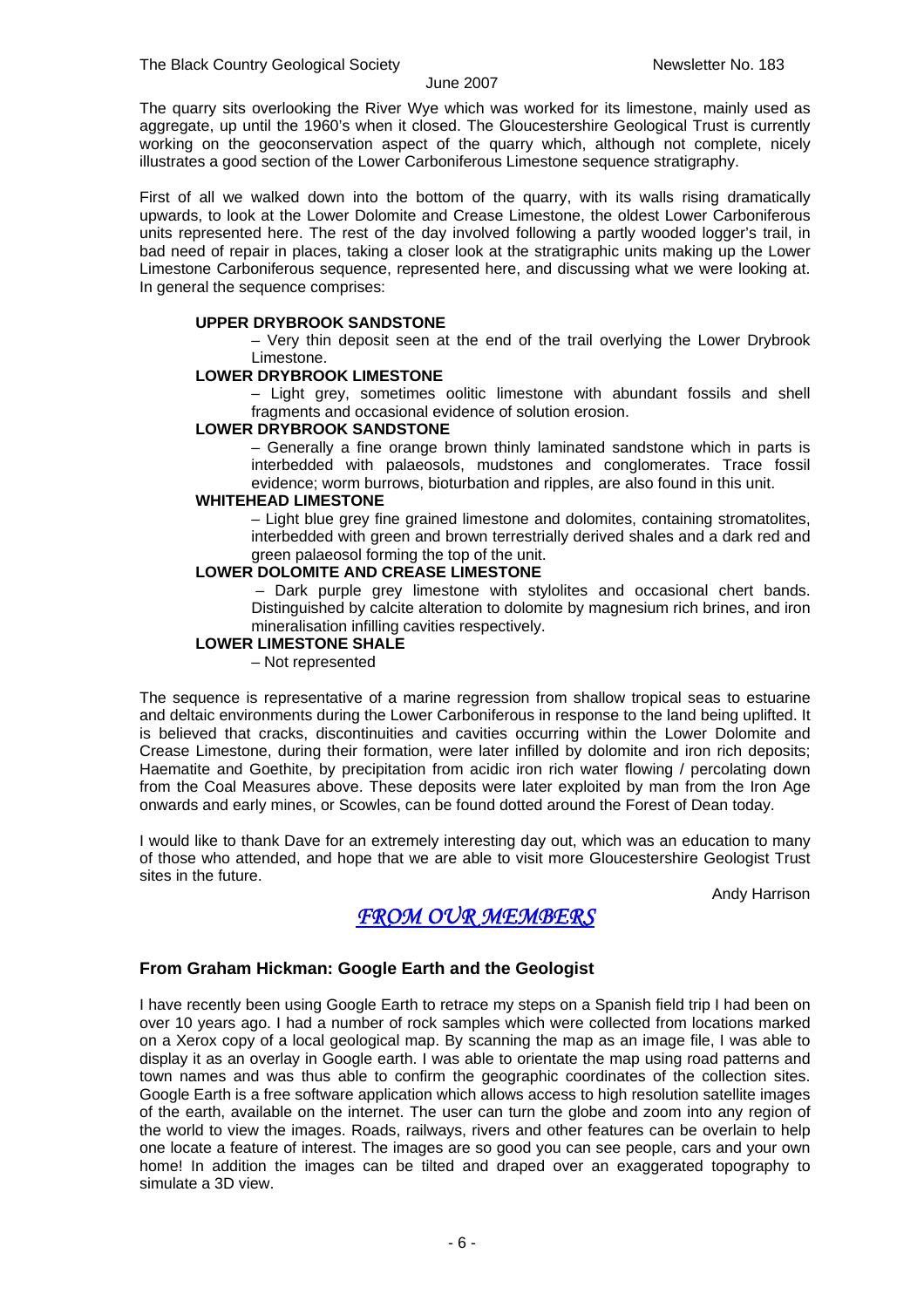

The ability to overlay and locate other maps as overlays on the satellite images has much potential for the geologist. Below is an example of the Dudley area with the geology map overlain. The transparency of the geology map can be varied so at to view different feature and relate these to topography and

other surface features. Such techniques are useful to tracing the surface expression of faults and formation boundaries. The same overlay feature can also be used to look at old maps and compare to present day satellite images.

I was aware of an old roadway from a line of 100+ year old trees in my neighbours back gardens, Google earth was able to plot both the current and old maps and I was able to zoom in and out, looking for other interesting features. If you haven't tried it yet, the application can be downloaded at <http://earth.google.com/> It is provided free by the owners of the search engine 'Google'. For best results the computer must have a fast processor (minimum Pentium 3 - 500MHz) running windows XP and with a broadband internet connection.<br>Graham Hickman

# *GEOLOGY IN STAMPS*



The fine stamp illustrated here is from a set of 15 from the British Antarctic Territory printed in 1990. Each one in the set contains an excellent illustration of a fossil. The Genus is printed on the stamp, and there are a wide variety of types and ages used, from trilobites to recent forms. Presumably they are found in the British Antarctic Territory, and the ammonite illustrated here called *Gunnarites* certainly is. It is a Cretaceous ammonite from the Campanian stage; 83 – 71 ma. In this country it was the time of the end of the Chalk

seas. It is found in the Lopez de Bertodano formation at Lamb Cape on Vega Island. If you look in an atlas, as I had to, Vega Island is North West of James Ross Island which is at the Northern end of the Antarctica Peninsular. This area has a rich trove of fossils which has been studied extensively in the last 20 years. It is particularly interesting as this area contains rocks that go into the Tertiary and so include the extinction event. Many of the fossils found in the area are dinosaurs.

While researching this fossil I came across a very interesting site describing the area; you may like to look at: [www.antarctica.ac.uk](http://www.antarctica.ac.uk/) the web site of the British Antarctic Survey.

Bill Groves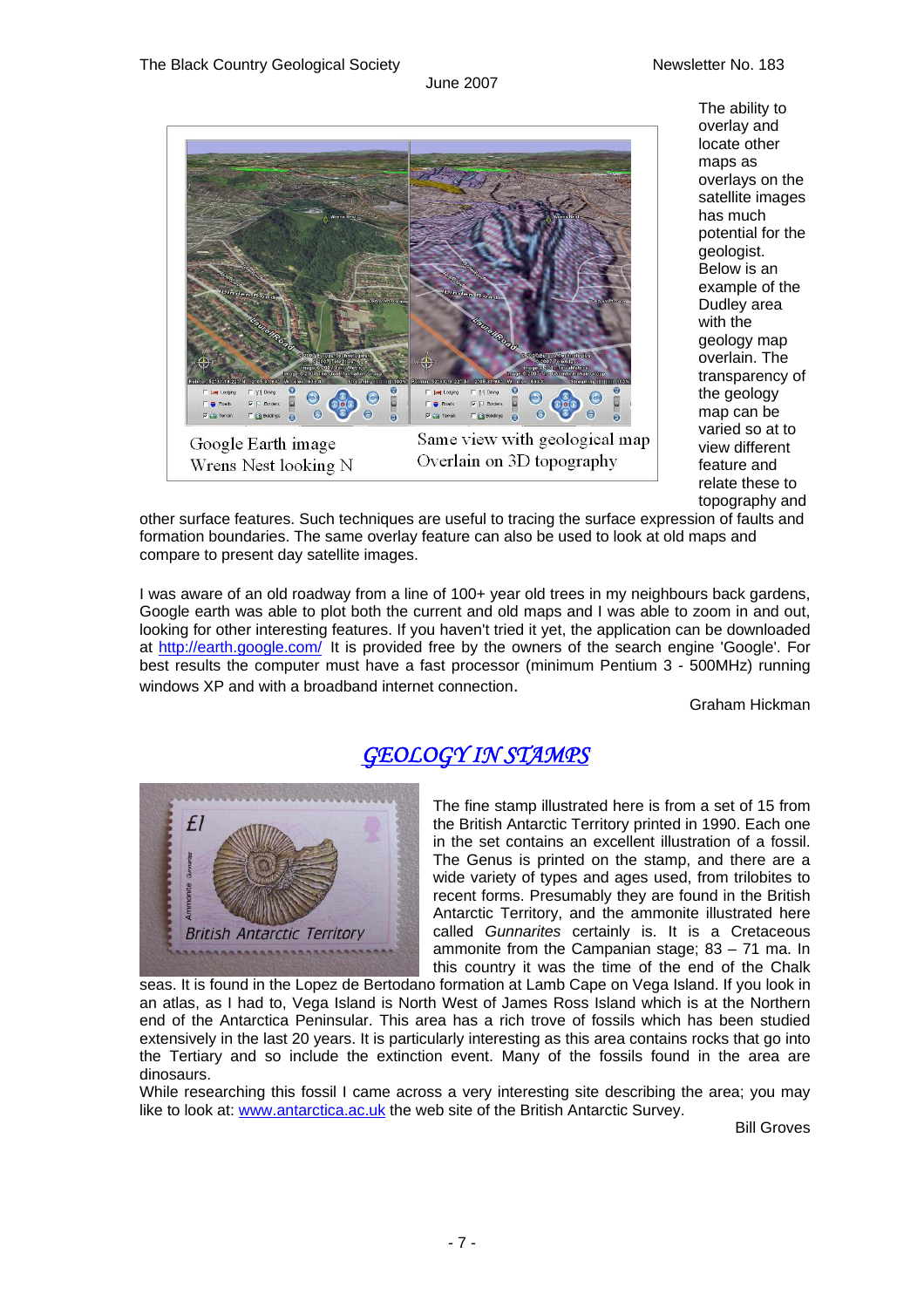# *GEOLOGICAL PLACES*



Two fine photographs of geological places from Peter Twigg. The first is from Portishead, on the coast west of Bristol. It is a locality very popular with geologists, with abundant fossils, but it is a place that I am not familiar with. The photograph is a fine view of an unconformity with a basal conglomerate sitting upon a sequence of current bedded sandstones or siltstones. In this area you find Devonian, **Carboniferous** and Permo-Triassic rocks.

The second picture is from Villinganes on the north coast of Iceland, which Peter describes as his 'second favourite country' after Switzerland. It is typical of the spectacular scenery wherever you go on this island. I do not know the detail of the geology in this view, but I am sure that basalt features . Bill Groves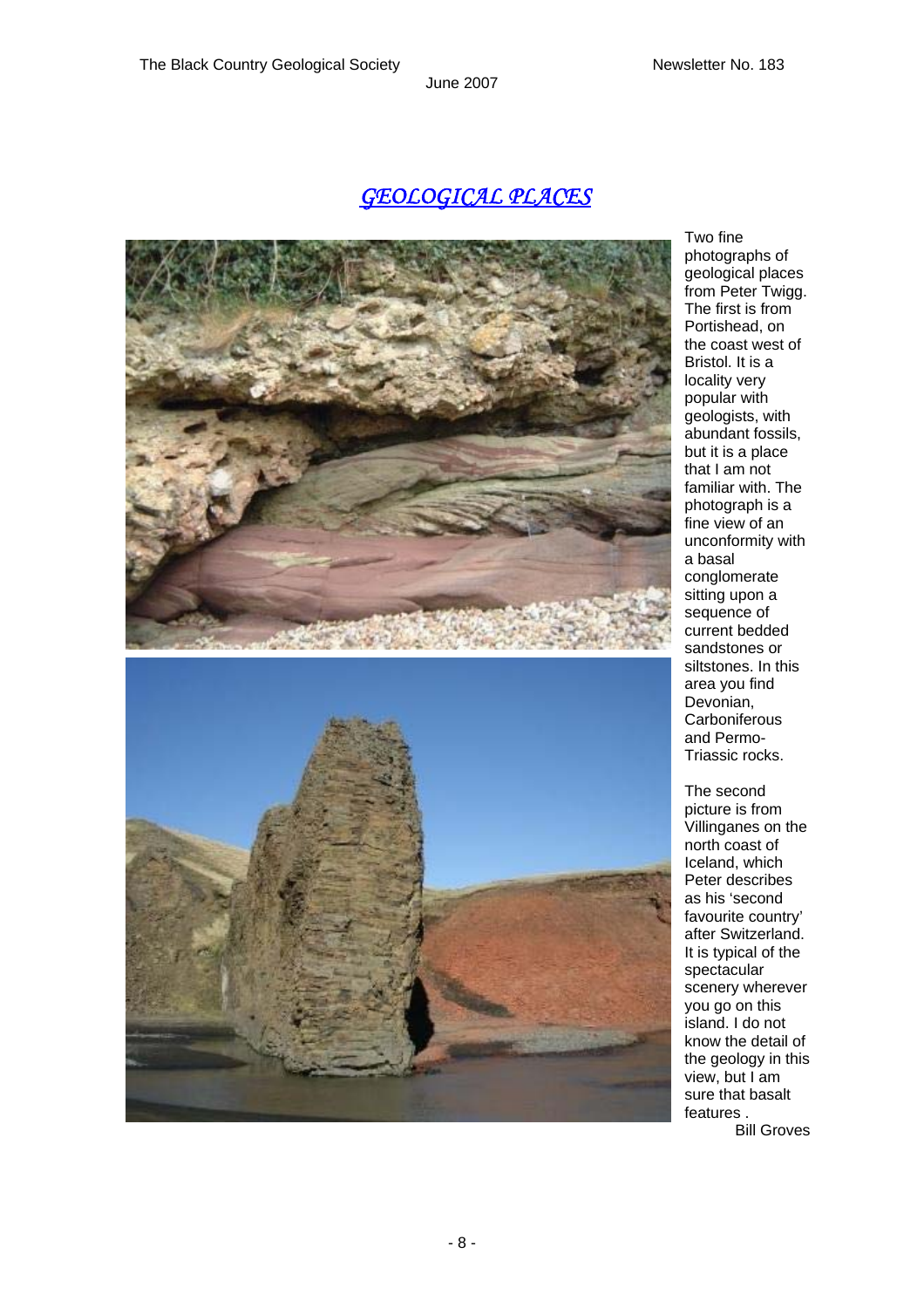# *GEOBABBLE*

It is always frustrating when terms that we have grown up with change as geological knowledge moves forward. So many of the fossil names that I learnt as a student have now been relegated to become synonyms, and I still cannot get out of the habit of using the splendid terms Bunter Pebble Beds and Upper Mottled Sandstone instead of Kidderminster Conglomerate and Wildmoor Sandstone in the Sherwood Sandstone Group.

But these are mere technicalities when compared to lithological terms in sediments. As we know the Dudley Limestone…oops!! Much Wenlock Limestone, has various types of limestone, one of which Murchison called an *argillaceous limestone.* He uses this term in his book *Siluria* and lets it describe the shales associated with the main limestone beds. He describes the Nodular Beds as *impure and nodular earthy limestone with much shale*. Interestingly he consistently uses the term *calcareous spar* when talking about calcite.

Argillaceous is a useful adjective when describing fine grained sediments, muds and clays, as was arenaceous and rudaceous for the coarser rocks. The Central England handbook of 1969 uses *calcareous mud,* this really reverses Murchison's term as calcareous now becomes the adjective and mud is a much easier noun to use than argillate, if it exists (an *argillite* is a metamorphic term which confuses the issue further!) But it can get more confusing, in the 1947 Dudley and Bridgnorth handbook the limestone in Dudley is described thus: *'The Wenlock Limestone is in two bands separated by rubbly and nodular limestones and calcareous flags'.* We now have *flags* used instead of shale.

We must remember that these rocks could only be studied with optical microscopes, a hand lens and a bottle of acid. When I was learning my geology in the late 1950's we were told that if you cannot see the grains with a handlens and it fizzes it's a *calcite mudstone.* Others used the term *calcilutite.* In the sixties came the electron microscope, and the realisation that these grains that were too small to be seen optically could be identified, and they are microcrystalline calcite and along came the word *micrite.* This is a word that I am very happy to use; it is a noun but has *micritc* as an adjective if necessary, however I still slip into using calcite mudstone occasionally, particularly when in Pembrokeshire looking at the Carboniferous *Lower Limestone Shales;* oh dear, there's another version; limestone shales.

Bill Groves

# *CONTACT US*

As ever we would love to hear your news and views, for any part of the Newsletter, so please put pen to paper or fingers to keyboard and give us your thoughts. We are often able to print photographs that are sent by email or colour print. Notices that appear in this Newsletter will remain in future editions until the date of the related meeting or event has passed. In order to include material in the August Newsletter, please send or give it to one of the Editorial Team by *Monday 13th August 2007* 

| <b>EDITORIAL TEAM</b>                                                                               |                                                                                                                                                                     |                                                                                                                                                                          |
|-----------------------------------------------------------------------------------------------------|---------------------------------------------------------------------------------------------------------------------------------------------------------------------|--------------------------------------------------------------------------------------------------------------------------------------------------------------------------|
| Hon. Secretary:<br>Sarah Worton<br>158 Oakham Road<br>Oldbury<br><b>B69 1QQ</b><br>Tel 01384 235946 | Graham Worton<br>Dudley Museum and Art Gallery<br>1 St James' Road<br>Dudley<br>DY <sub>1</sub> 1HU<br>Tel 01384 815574<br>Or email:<br>graham.worton@dudley.gov.uk | <b>Bill Groves</b><br>23 Churchward Grove<br>Wombourne<br>Wolverhampton<br>WV <sub>5</sub> 9HB<br>Or email:<br>bill.groves@dudley.gov.uk<br>billgroves300@btinternet.com |

*Copy date for August Newsletter is* **Monday 13th August 2007**